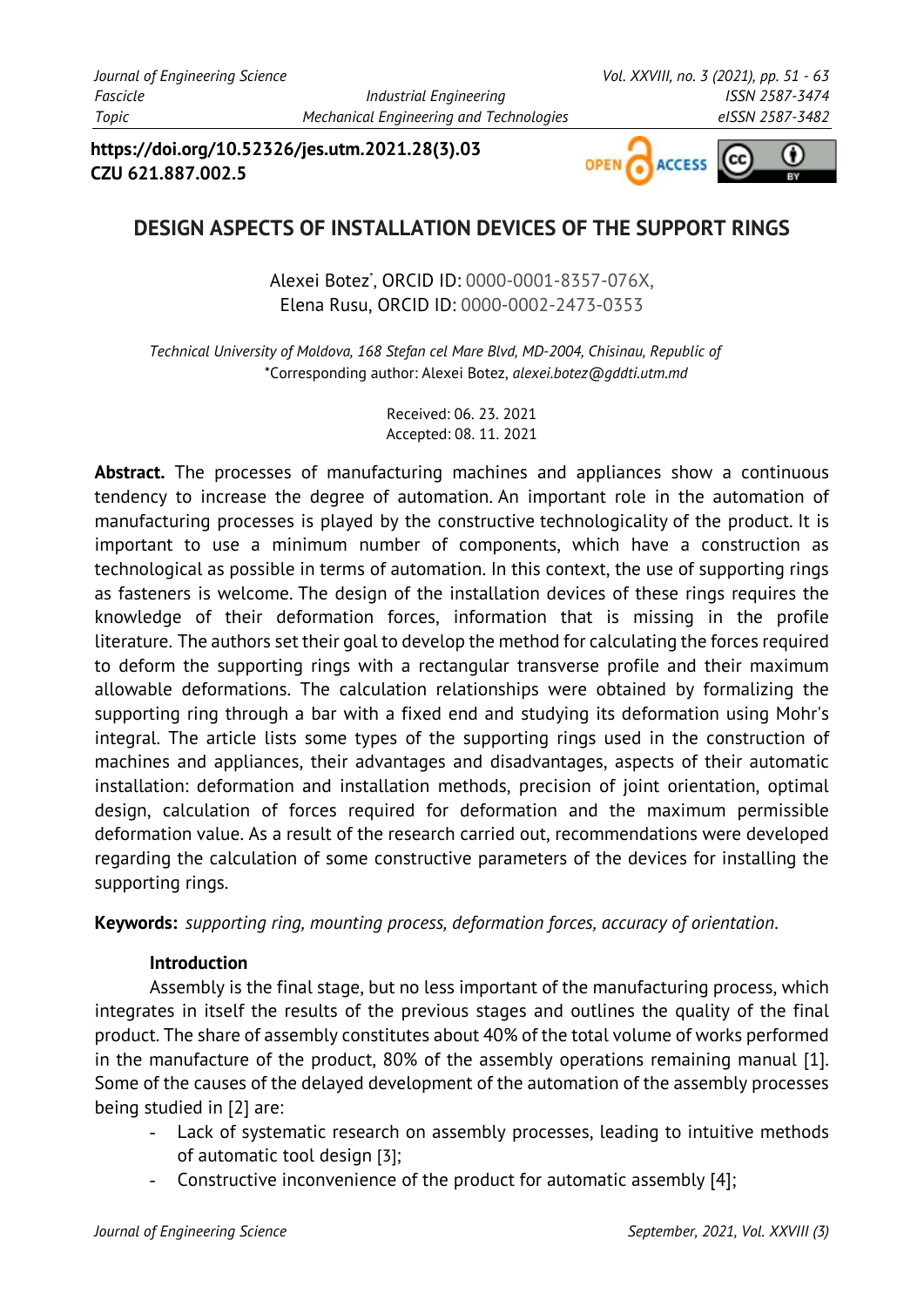- Problems, related to ensuring the accuracy of the mutual orientation of the assembled parts [5];
- The low degree of unification of the component parts of the product [6].

An important role in increasing the degree of automation of assembly is played by the quantity of component parts [7] and the technologicality of the assembled object [8].

It should be noted that about 20% of the total number of components of the machine is occupied by the fasteners. According to the number of components, the fasteners are divided into four groups [9]:

- Assemblies without fixing parts (gluing, welding, etc.);
- Assemblies with a fixing piece (fixing with support ring, pin, etc.);
- Assemblies with two fixing parts (screw and washer);
- Assemblies with three fixing parts (screw, washer, nut).

Practice dictates the use of fasteners as simple and technological as possible [10].

Thus, designers rightly use widely support rings as fasteners in their constructions.

They are part of the second group of fasteners - with one piece.

The advantages of using supporting rings are [11]:

- - Constructive improvement;
- - The possibility of using the assembly equipment relatively cheaply;
- - Optimization of technological manufacturing processes;
- Optimal operating characteristics.

## **1. Formulation of the Problem within the Study**

The supporting rings are usually made of wires or sheets of spring steels as the material.

The supporting rings can be of the following types:

- with round transverse profile (Figure 1a);
- with a rectangular cross-section (eccentric (Figure 1b, c) or concentric (Figure 1d));
- exterior (installed only on shafts, Figure 1c);
- interiors (installed only in holes, Figure 1b);
- universal (Figure 1d).



Rings with round cross section are simple to manufacture, but their load capacity and positioning accuracy of fixed parts is low, therefore these are used only in places where they can meet its possibilities.

Rings with a rectangular transverse profile have better load-bearing and precision characteristics. In order to increase their deformability, they are made with eccentricity, but no information has been found in the literature to justify the value of eccentricity.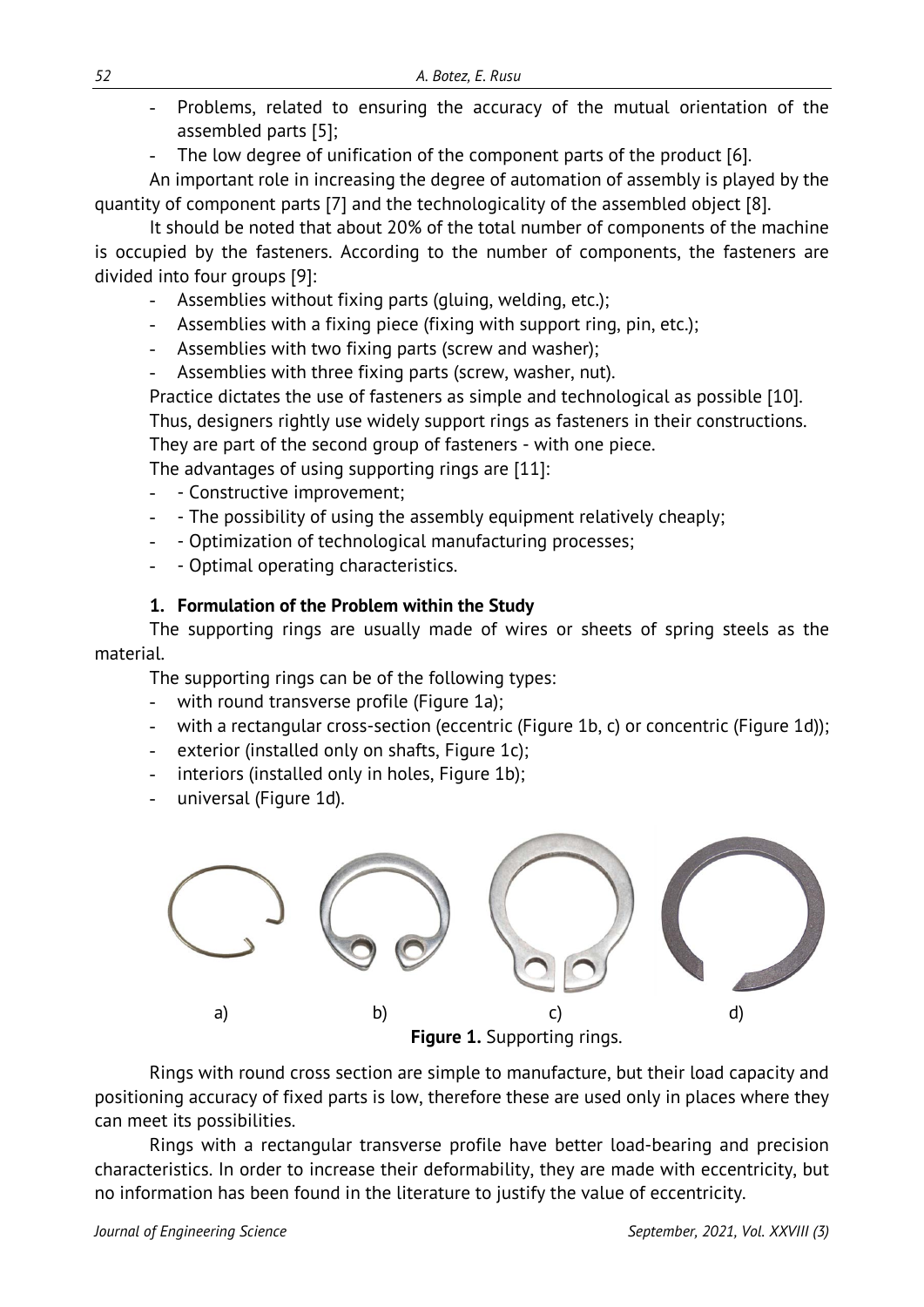The deformation methods are the following:

- by applying a concentrated force, deposited at the ends of the ring (Figure 2a);
- by applying a distributed force, deposited on the entire perimeter of the ring (Figure 2b).



**Figure 2.** Deformation methods for rings.

With concentrated forces, the rings with special holes at the ends are usually deformed; with distributed forces, by propelling on conical surfaces, the rings that do not have such holes are deformed. No information was found in the literature on the calculation of the forces required to deform the supporting rings. The joining of the supporting rings takes place after deformation, so the joining process and the permissible positioning errors are similar to those when joining the bushing with a shaft (Figure 3).



**Figure 3.** Permissible deviation when joining bushing to shaft.

It follows that a greater deformation of the supporting ring facilitates the joining, but its value should not exceed a certain allowable value, which would lead to damage to the supporting ring.

### **2. Determination of the deformation forces of the supporting rings with rectangular transverse profile**

So, when joining the bearing rings are tightened or loosened, the difference being only in the direction of application of deformation forces.

Theoretically, eccentric rings in terms of deformation have more advantages than concentric ones. Due to their shape, the deformations in these rings are more evenly distributed, and, as will be shown below, such rings become more durable, especially at certain sizes. When mounting, the rings are deformed by the distributed force *q* or by two concentrated forces *F*, deposited tangentially. When installed in the hole, the rings are tightened and on the shaft are loosed. Depending on this, the deformation forces are deposited in one direction or another, so the formulas that are applied to the rings installed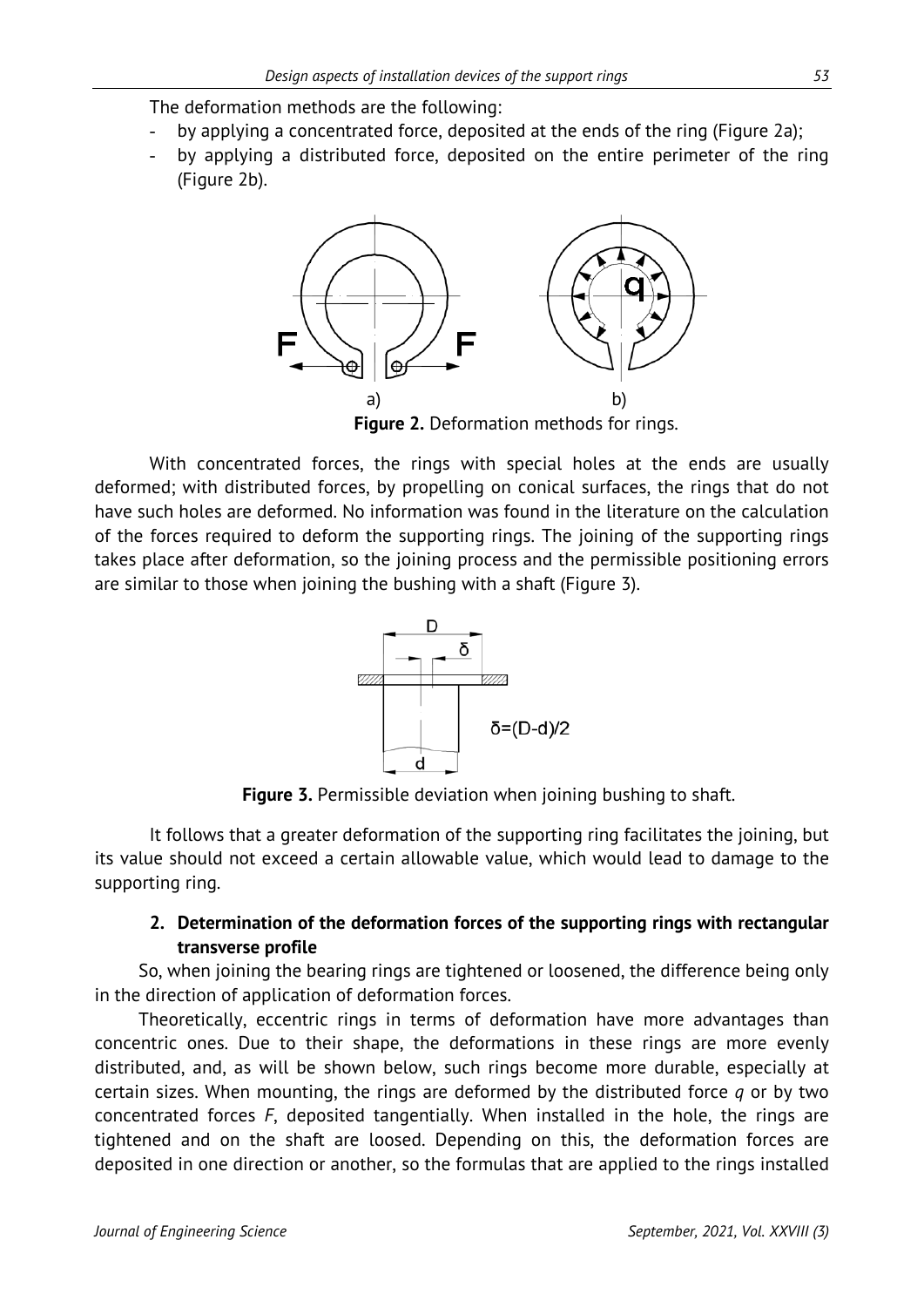on the shaft are equivalent to those that are applied to the rings installed in the hole, being different only the direction of forces and deformations.

The law of changing the cross section of the ring can be obtained in the following way: It follows from figure 4a that

$$
AB = r \min \cdot \cos \beta_1 \tag{1}
$$

and from the other part we have

$$
AB = r_{\text{max}} - h - e \cdot \cos \varphi \tag{2}
$$

At small eccentricities the angle  $\beta_1$  is small and it can be supposed that  $\cos \beta_1 \approx 1$ . Connecting right-hand sides of equalities (1) and (2) we obtain:

$$
h = r_{\text{max}} - r_{\text{min}} - e \cdot \cos \varphi \tag{3}
$$

Let us denote the average hight of the ring as folows:

$$
r_{max} - r_{min} = \delta \tag{4}
$$

and denote also the relative eccentricity by:

$$
\frac{e}{\delta} = \chi \tag{5}
$$

Let it be the height of the cross section

$$
h = \delta \cdot (1 - \chi \cdot \cos \varphi) \tag{6}
$$

The variation  $\Delta_j$  can be established as the difference of the lengths of the middle circumference before and after deformation of the ring:

$$
\Delta_j = 2 \cdot \pi \cdot r_2 - 2 \cdot \pi \cdot r'_2 \tag{7}
$$

Within the limit of elastic deformations, the value  $\Delta_j$  is directly proportional to the intensity of the distributed force *q* or concentrated force *F*. In both cases the proportionality coefficient between the given values can be found by means of the Mohr integral [12].

In order to do this we examine the half of the ring (Figures 4b, 4c), considering one end of it as fixed and the other one as free.



**Figure 4.** The constructive scheme and formalization of deformation of supporting ring.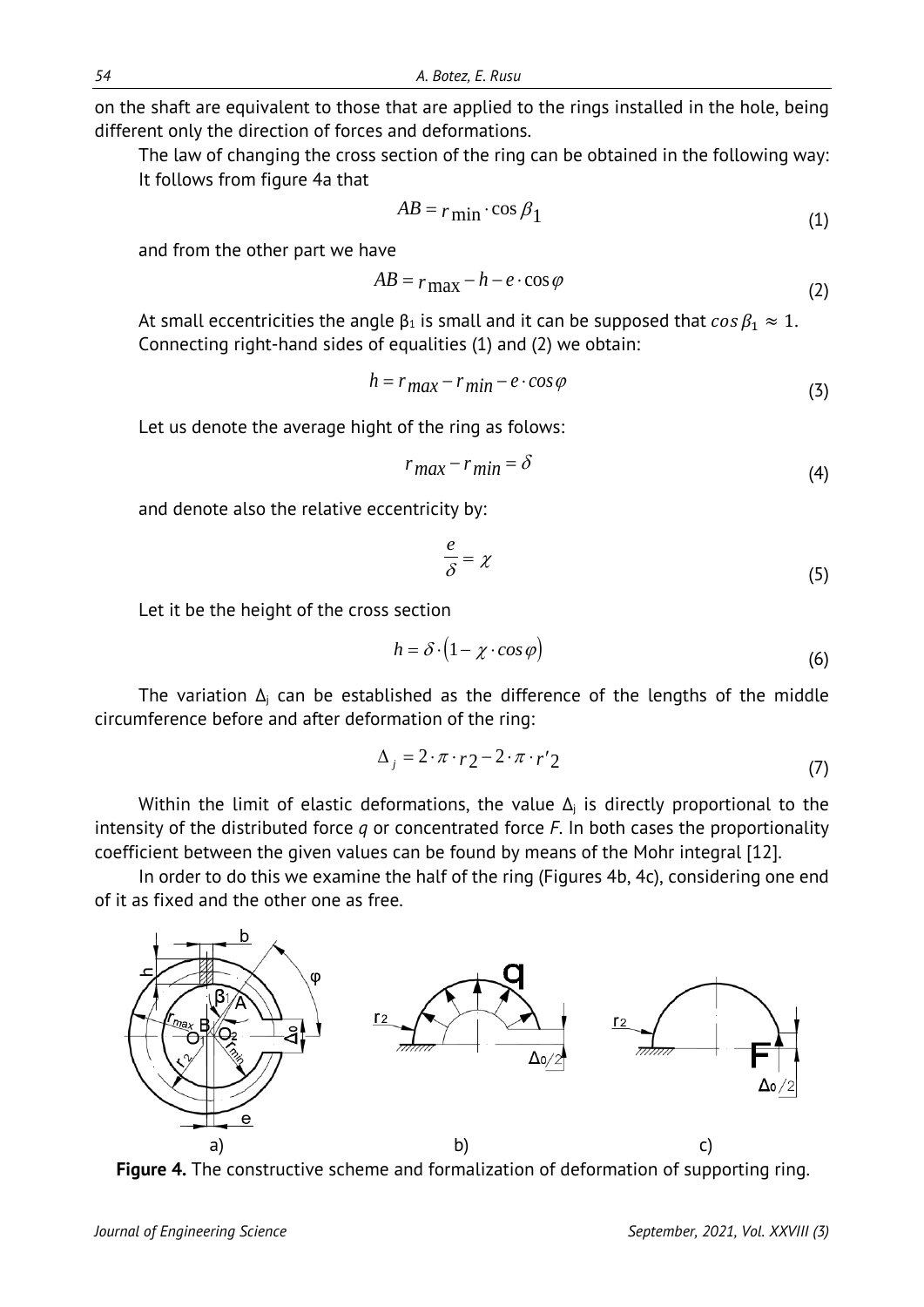The deformations of the second half of the ring will be simmetric to the deformations of the examined half of the ring.

Then in accordance to Mohr integral the move of the free end of the ring under the displacement of the free end from the force deposited tangent to the middle circumference of the ring will be:

$$
\frac{\Delta_j}{2} = \int_0^{\pi} \frac{M \cdot M_1}{E \cdot I} \cdot r_2 d\varphi + \int_0^{\pi} \frac{k_{tr} \cdot Q \cdot Q_1}{G \cdot F_{tr}} \cdot r_2 d\varphi + \int_0^{\pi} \frac{N \cdot N_1}{E \cdot F_{tr}} r_2 d\varphi \tag{8}
$$

where  $r_2$  is the radius of the middle circumference of the ring;

*M, Q, N* are functions of bending moment, transverse and normal forces, occurring, occurring in the cross section of the ring from the given force;

 $M_1$ ,  $Q_1$ ,  $N_1$  are the same functions from the unit force deposited instead of the cut, tangent to the middle circumference;

*E, G* is the modulus of elasticity of degree I and II of the material of the support ring;

 $F_{tr} = b \cdot h$  is the cross-sectional area of the ring;

$$
I = \frac{b \cdot h^3}{12}
$$

 $12$  is the moment of inertia of the ring at its deformation in the plane of curvature;

 $k_t$ =1.2 is the coefficient, which depends on the transverse shape of the ring with a rectangular profile;

 $\Delta_i = \Delta - \Delta_0$  is the change of play in the cut of the supporting ring, as a result of the actuation of the deformation force.

The functions of the internal factors are found using the section method. From the balance of the highlighted sector of the ring (Figure 4b, 4c) we find:

- when the ring is deformed with distributed force q:

$$
M = -2 \cdot q \cdot r_2^2 \cdot \sin^2 \frac{\varphi}{2}
$$
  

$$
Q = -q \cdot r_2 \cdot \sin \varphi
$$
  

$$
N = 2 \cdot q \cdot r_2 \cdot \sin^2 \frac{\varphi}{2}
$$
 (9)

- at the deformation of the ring with concentrated forces F:

$$
M = -F \cdot r_2 \cdot (1 - \cos \varphi)
$$
  

$$
Q = -F \cdot \sin \varphi
$$
  

$$
N = -F \cdot \cos \varphi
$$
 (10)

At the deformation of the bar with unit force (Figure 5) in the given direction, from the equilibrium condition we have:  $\mathbb{R}^2$ 

$$
M_1 = -r \cdot (1 - \cos \varphi)
$$
  
\n
$$
Q_1 = -\sin \varphi
$$
  
\n
$$
N_1 = -\cos \varphi
$$
\n(11)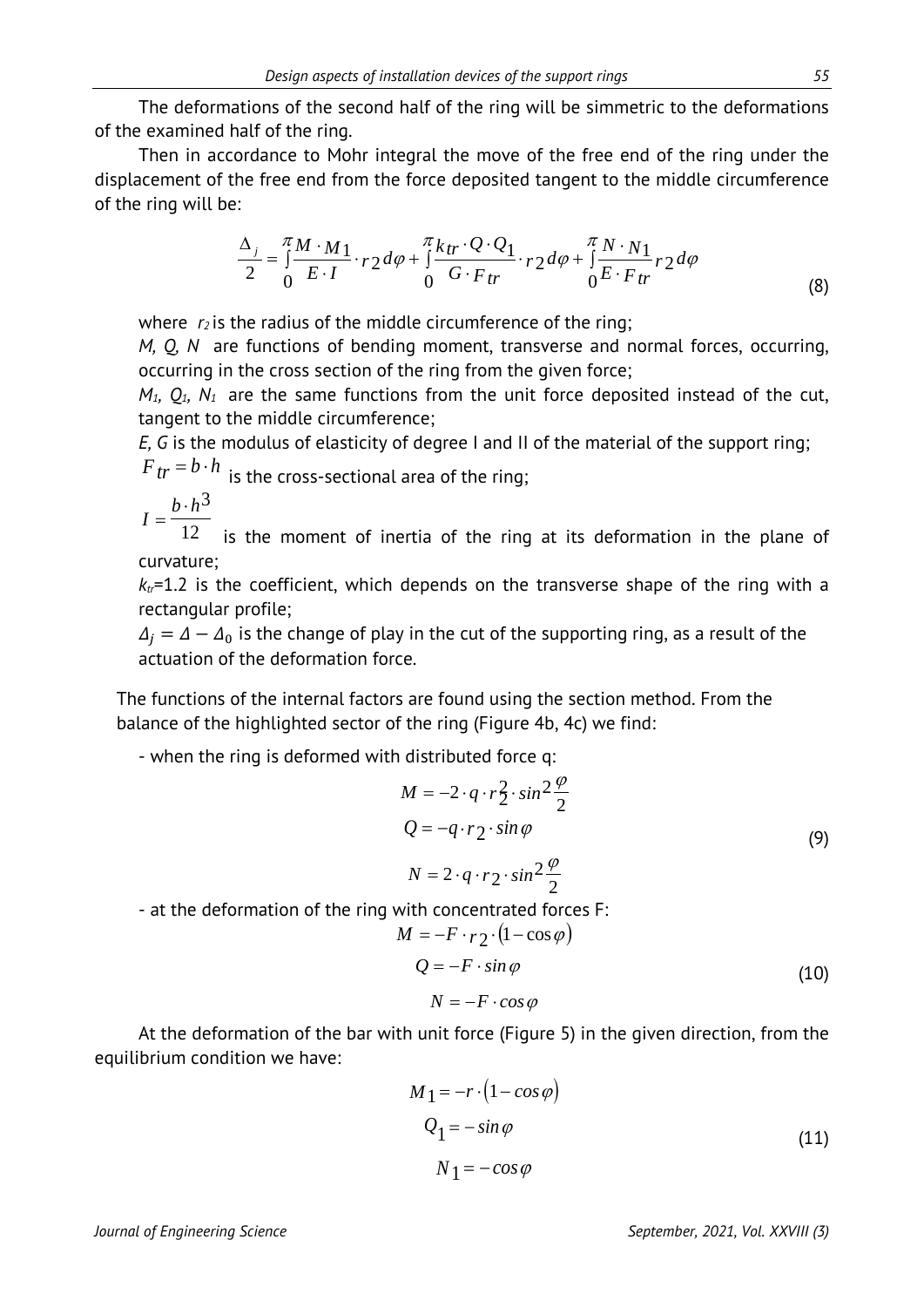

**Figure 5.** Deformation with unit force.

Substituting (9), (10), (11) in (8) and takinginto account the already known  $F_{tr}$ , *l, h* we get:

a) when actuating the distributed force q:

$$
\frac{\Delta_j}{2} = \frac{24 \cdot q \cdot r_2^4}{E \cdot b \cdot \delta^3} \cdot \int_0^{\pi} \frac{\sin^2 \frac{\varphi}{2} \cdot (1 - \cos \varphi) d\varphi}{(1 - \chi \cos \varphi)^3} + \frac{1 \cdot 2 \cdot q \cdot r_2^2}{G \cdot b \cdot \delta} \cdot \int_0^{\pi} \frac{\sin^2 \varphi d\varphi}{1 - \chi \cdot \cos \varphi} - \frac{2 \cdot q \cdot r_2^2}{e \cdot b \cdot \delta} \cdot \int_0^{\pi} \frac{\sin^2 \frac{\varphi}{2} \cdot \cos \varphi d\varphi}{1 - \chi \cdot \cos \varphi}
$$
\n(12)

b) when actuating the concentrated force *F*:

$$
\frac{\Delta_{j}}{2} = \frac{12 \cdot F \cdot r_{2}^{3}}{E \cdot b \cdot \delta^{3}} \cdot \int_{0}^{\pi} \frac{(1 - \cos \varphi)^{2}}{(1 - \chi \cdot \cos \varphi)^{3}} d\varphi + \frac{1 \cdot 2 \cdot F \cdot r_{2}}{G \cdot b \cdot \delta} \cdot \int_{0}^{\pi} \frac{\sin^{2} \varphi}{1 - \chi \cdot \cos \varphi} d\varphi + \frac{F \cdot r_{2}}{E \cdot b \cdot \delta} \cdot \int_{0}^{\pi} \frac{\cos^{2} \varphi d\varphi}{1 - \chi \cdot \cos \varphi}
$$
\n(13)

After integration the change of variation  $\Delta$  is determined accordingly: a)

$$
\Delta_j = \frac{36 \cdot \pi \cdot r_2^4 \cdot q}{E \cdot b \cdot \delta^3 \cdot (1 + \chi^2) \cdot \sqrt{1 - \chi^2}} + \frac{2 \cdot 4 \cdot \pi \cdot q \cdot r_2^2}{G \cdot b \cdot \delta \cdot \chi^2} \cdot \left(1 - \sqrt{1 - \chi^2}\right) + \frac{2 \cdot \pi \cdot q \cdot r^2}{E \cdot b \cdot \delta \cdot \chi^2} \cdot \left(\sqrt{\frac{1 - \chi}{1 + \chi}} + (\chi - 1)\right)
$$
(14)

b)

$$
\Delta_{j} = \frac{18 \cdot \pi \cdot F \cdot r_{2}^{3}}{E \cdot b \cdot \delta^{3} \cdot (1 + \chi^{2}) \cdot \sqrt{1 - \chi^{2}}} + \frac{1.2 \cdot \pi \cdot F \cdot r_{2}}{G \cdot \delta \cdot b} \cdot \frac{1 - \sqrt{1 - \chi^{2}}}{\chi} + \frac{\pi \cdot F \cdot r_{2}}{E \cdot b \cdot \delta \cdot \chi^{2}} \cdot \left(\frac{1}{\sqrt{1 - \chi^{2}}} - 1\right)
$$
(15)

In the rings used, the height of the cross section *h* is much smaller than the radius of the middle circumference  $r_2$ . In this case the last two factors can be ignored without any major error for the accuracy of the calculation (the error does not exceed 0.3%).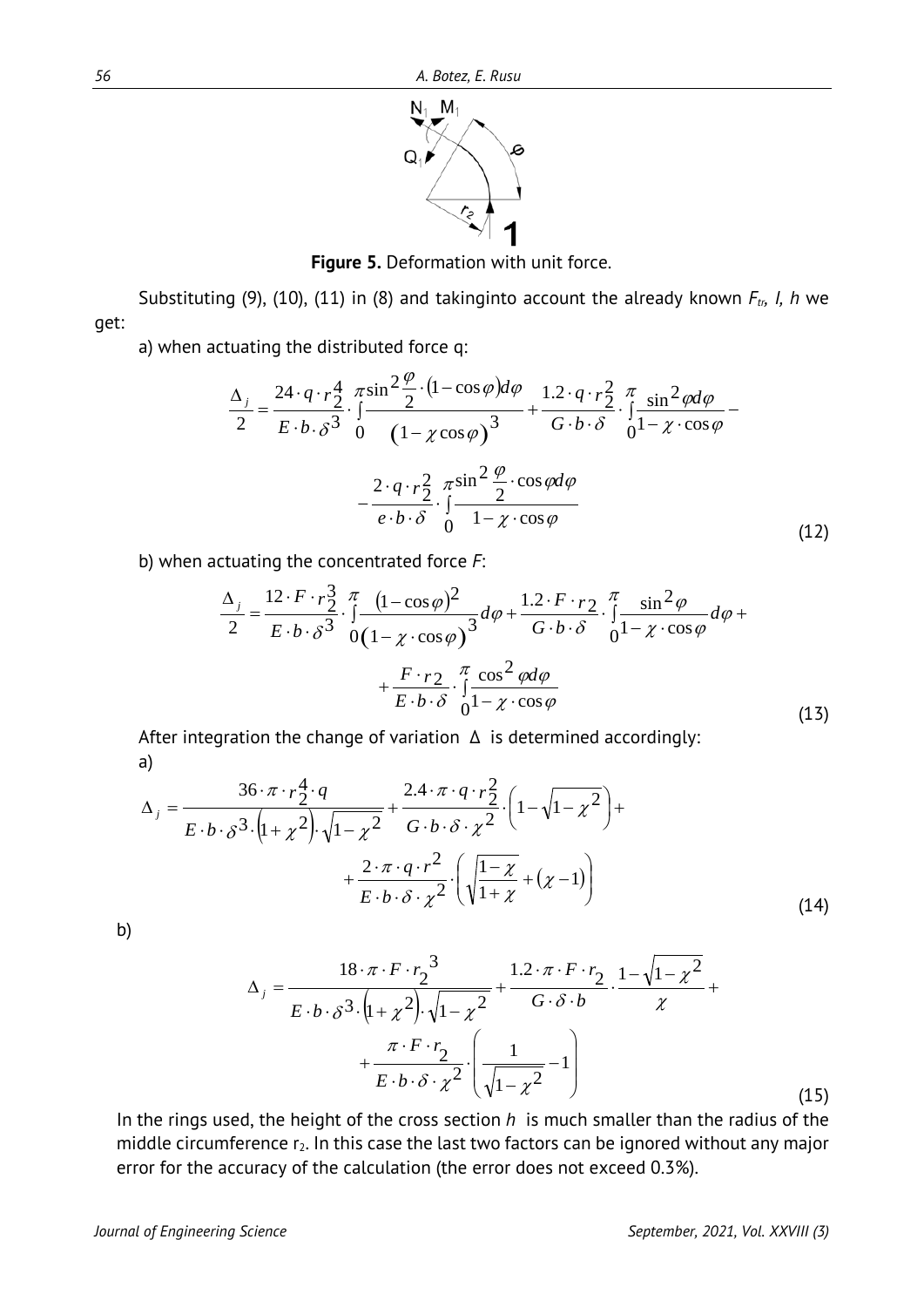Then:

$$
q = \frac{E \cdot b \cdot \delta^{3} \cdot (1 + \chi^{2}) \cdot \sqrt{1 - \chi^{2}}}{36 \cdot \pi \cdot r_{2}^{4}} \cdot \Delta_{j}
$$
\n
$$
F = \frac{E \cdot b \cdot \delta^{3} \cdot (1 + \chi^{2}) \cdot \sqrt{1 - \chi^{2}}}{18 \cdot \pi \cdot r^{3}} \cdot \Delta_{j}
$$
\n(17)

Thus knowing the change of the variation  $\Delta$ , from expressions (14) and (15) we can calculate the forces *q* and *F*, which will not exceed the permissible ones, which in turn depend on the durability of the ring:

$$
\sigma_{\text{max}} = \frac{M_{\text{max}}}{W} = \frac{6 \cdot q \cdot r_2^2 \cdot (1 - \cos \varphi)}{b \cdot \delta^2 \cdot (1 - \chi \cdot \cos \varphi)^2} \leq [\sigma]
$$
(18)

or

$$
\sigma_{\text{max}} = \frac{M_{\text{max}}}{W} = \frac{6 \cdot F \cdot r_2 \cdot (1 - \cos \varphi)}{b \cdot \delta^2 \cdot (1 - \chi \cdot \cos \varphi)^2} \leq [\sigma]
$$
(19)

where  $M_{max}$  is the moment of bending in the dangerous section of the ring;

W is the moment to oppose bending in this section;

[σ] are allowable stresses of the ring material.

The optimization of the dimensions of the support rings consists in determining the eccentricity x at which the change of value  $\Delta$  would be maximum. At the same time, changing the value of χ changes the place of the dangerous section in the ring. At low values of χ it is located opposite to the cut. With increasing  $\chi$  the place of the dangerous section approaches the cut.

For this reason, when optimizing the dimensions of the support rings, first of all the angle  $\phi$  at which the dangerous section in the ring is located must be determined and only then the dependence of this angle on the eccentricity χ.

In the dangerous section the stresses are maximum, therefore to find the place of this section it is necessary to study the extremes of the function  $\sigma_{\text{max}}$ :

$$
\frac{d\sigma_{\text{max}}}{d\varphi} = \frac{6 \cdot q \cdot r_2^2}{b \cdot \delta^2} \cdot \sin \varphi \cdot \frac{(1 - \chi \cdot \cos \varphi) - 2 \cdot \chi \cdot (1 - \cos \varphi)}{(1 - \chi \cdot \cos \varphi)^3} = 0
$$
\n(20)

or

$$
\frac{d\sigma_{\text{max}}}{d\varphi} = \frac{6 \cdot F \cdot r_2}{b \cdot \delta^2} \cdot \sin \varphi \cdot \frac{(1 - \chi \cdot \cos \varphi) - 2 \cdot \chi \cdot (1 - \cos \varphi)}{(1 - \chi \cdot \cos \varphi)^3} = 0
$$
\n(21)

Equality to zero of the derivative of the function  $\sigma_{max}$  is possible if  $sin \phi = 0$  or:

$$
\frac{(1-\chi\cdot\cos\phi)-2\cdot\pi\cdot(1-\cos\phi)}{(1-\chi\cdot\cos\phi)^3}=0\tag{22}
$$

In the first case, the dangerous section is located opposite the cut and does not depend on the eccentricity χ, corresponding to rings with a constant profile (χ=*0*).

(17)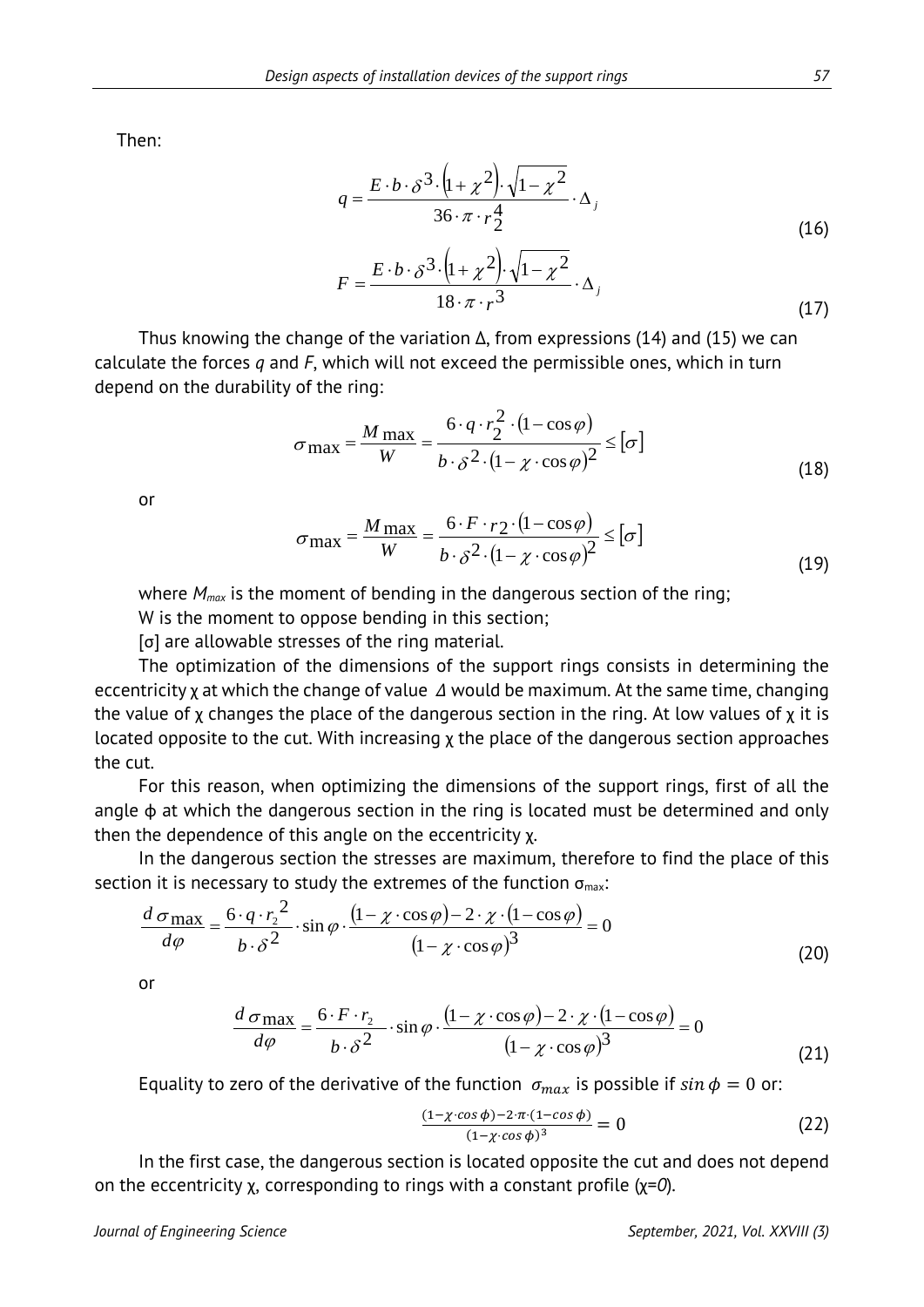For rings with variable profile, formula (22) enters into force, which represents a transcendent equation with respect to the variable φ. The solution ofthis equation in the interval χ =*0…1* with step 0.01 is represented in Figure 6, from which follows that the dangerous section is located in the plane of symmetry of the ring (φ=180<sup>o</sup>) at χ=0...0.33.



**Figure 6.** Location angle of the dangerous section φ˚ depending on the eccentricity χ.

Increasing the eccentricity moves the dangerous section to the cut of the ring. At  $x=1$   $\phi$ tends to zero.

The change of the eccentricity also leads to the change of the values of the forces necessary for the deformation and the maximum value of the variation  $\Delta_i$ , respecting the condition of avoiding the plastic deformations of the deformed ring. These changes can be calculated by the formulas (16, 17, 18, 19). Figures 7, 8 show the graphs obtained as a result of the calculation of the change *F* and Δ<sup>j</sup> depending on the change of eccentricity χ for rings with the dimensions:

 $r_2 = 24.3$ ; *b*=1.5;  $\delta = 4.1$ :  $[σ] = 240Mpa;$ And stepχ =*0.01* in the interval from *0* to *1*.



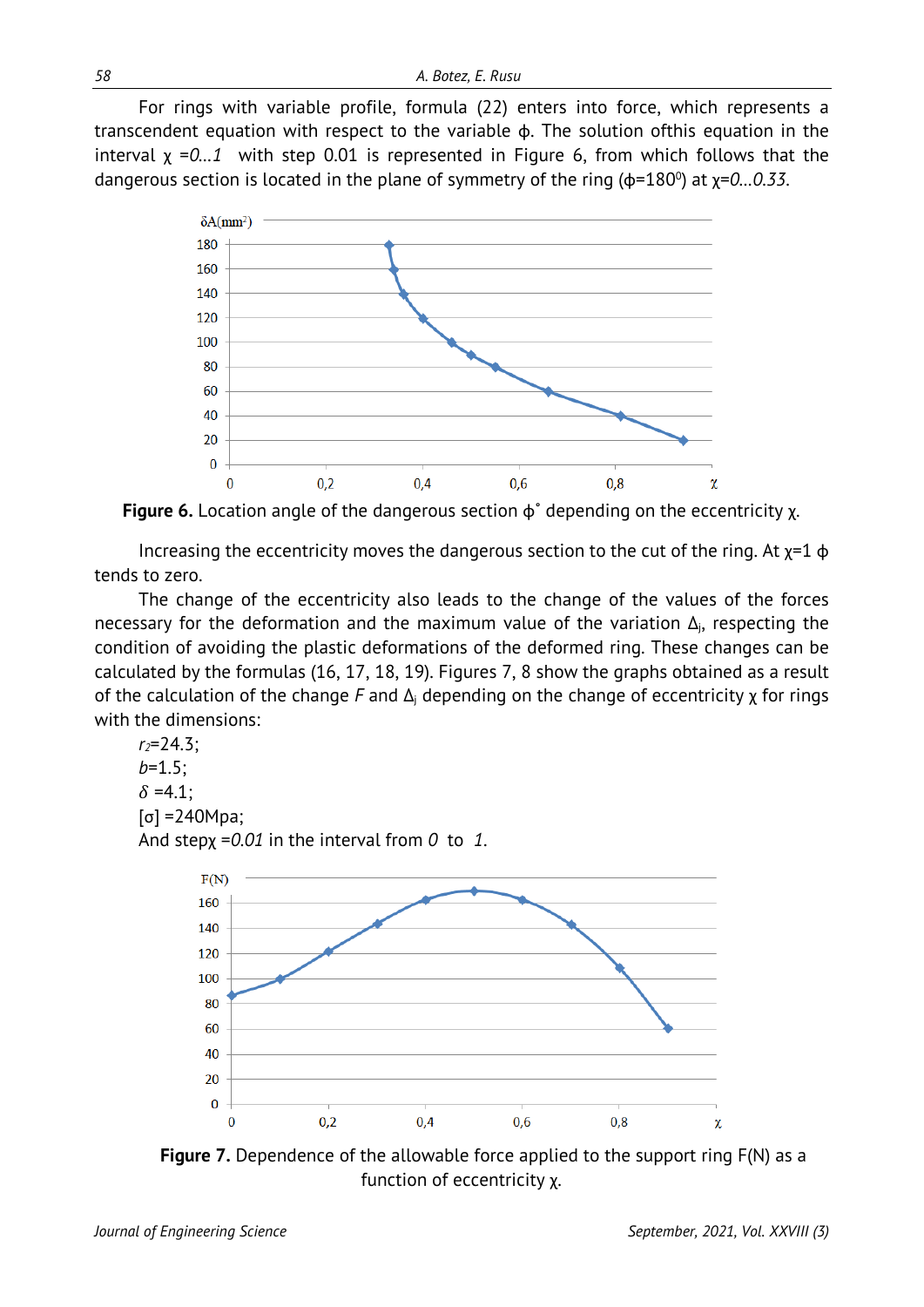

**Figure 8.** Dependence of the permissible deformation of the support ring Δ(mm) as a function of eccentricity χ.

The initial parameters of the supporting rings (sizes and material) do not influence the change of their deformation parameters; optimal eccentricity χ*=0.49*, at which the permissible deformation acquires maximum values remains unchanged.

#### **3. Optimizing the eccentricity of the rings and the angle of application of the deformation forces**

The rings are deformed by the forces  $F$ , directed at a certain angle  $a$  to the tangents to the outer circumference of the ring (Figure 9). The change in the surface of the circle with radius  $r_2$  can be taken as a parameter of the deformation of the rings.

When deforming, the ring deviates from the round shape, but this deviation can be neglected, being a variable value and difficult to appreciate.



**Figure 9.** The scheme of application of deformation forces.

Mohr's integral for changing the surface of the circle with radius  $r_2$ :

$$
\delta A = 2 \cdot \int_0^{\pi} \frac{M_F \cdot M_1}{E \cdot I} d\phi + 2 \cdot \int_0^{\pi} \frac{N_F \cdot N_1}{E \cdot F_{tr}} d\phi + 2 \cdot \int_0^{\pi} \frac{k_{tr} \cdot Q_F \cdot Q_1}{G \cdot F_{tr}} d\phi \tag{3.423}
$$

where  $F_t$ =bh is the cross-sectional area of the considered ring;

*I=bh3 /2* – is the moment of inertia of the cross section;

 $R<sub>tr</sub>$ – is the coefficient of the transverse shape of the ring.

Functions of internal factors occurring when actioning the force  $F: M_F$ ,  $N_F$  and  $Q_F$  or by actioning the force  $q: M_1, N_1$  and  $Q_1$  are determined by the method of sections (Figure 10):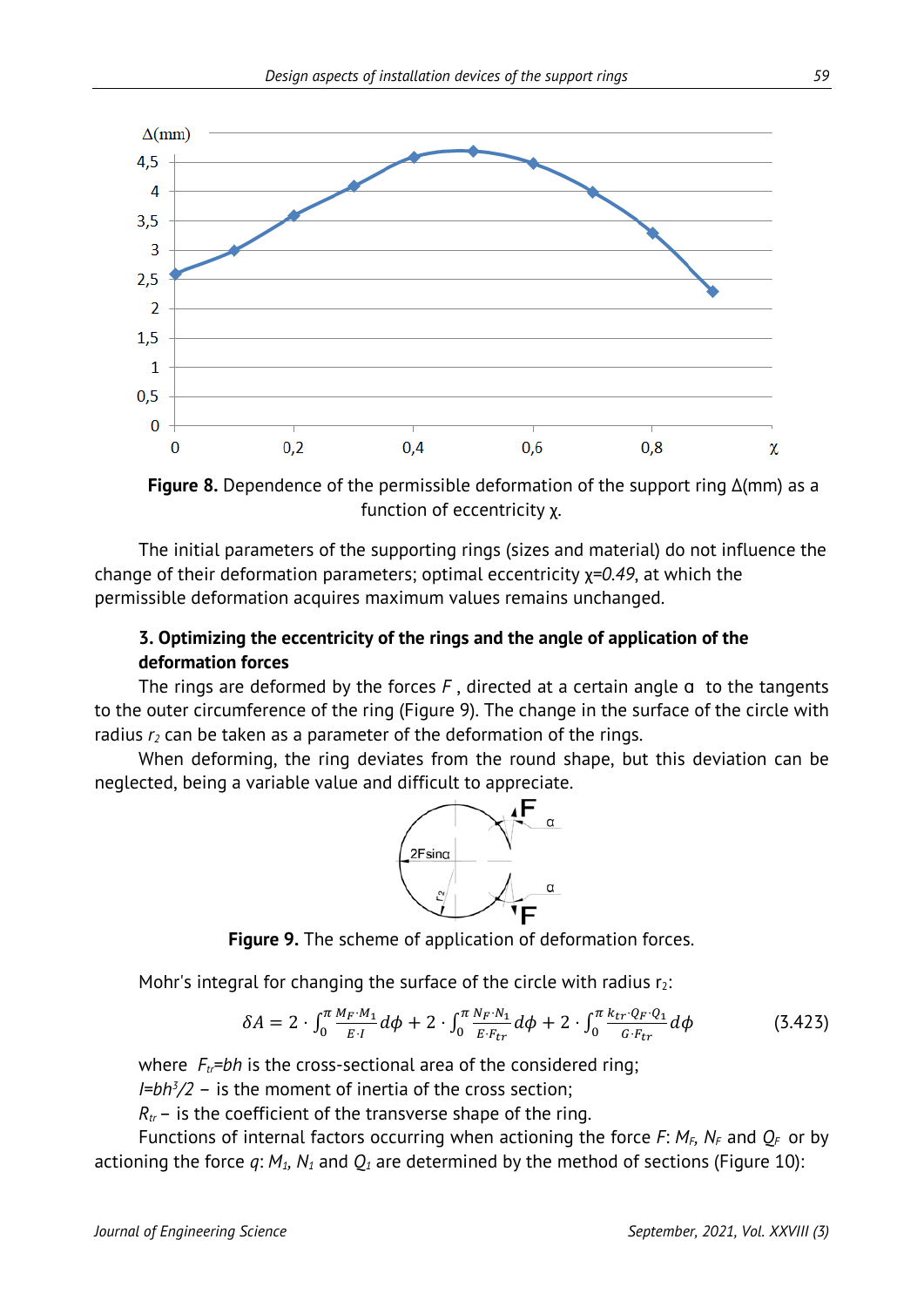

**Figure 10.** Formalization of the support ring deformation.

$$
M_F = -F \cdot r_2 \cdot \cos \alpha \cdot (1 - \cos \phi) - F \cdot r_2 \cdot \sin \phi \cdot \sin \phi;
$$
  
\n
$$
N_F = -F \cdot \cos \alpha \cos \phi + F \cdot \sin \alpha \cdot \sin \phi;
$$
  
\n
$$
Q_F = -F \cdot \cos \alpha \cdot \sin \phi - F \cdot \sin \alpha \cdot \cos \phi;
$$
  
\n
$$
M_1 = -r_2^2 \cdot (1 - \cos \phi);
$$
  
\n
$$
N_1 = r_2 \cdot (1 - \cos \phi);
$$
  
\n
$$
Q_1 = -r_2 \cdot \sin \phi.
$$
  
\n(24)

Substituting the above values in (23) we get:

$$
\delta A = 24 \int \frac{\pi F \cdot \cos \alpha \cdot r_2^4 \cdot (1 - \cos \varphi^2)}{6 E \cdot b \cdot \delta^3 (1 - \chi \cdot \cos \varphi)^3} d\varphi - 0 \quad E \cdot b \cdot \delta^3 (1 - \chi \cdot \cos \varphi)^3 d\varphi + 2 \cdot \int_0^{\pi} \frac{F \cdot \cos \alpha \cdot r_2^2 \cdot \cos \varphi \cdot (1 - \cos \varphi)}{E \cdot b \cdot \delta^3 \cdot (1 - \chi \cdot \cos \varphi)} d\varphi + 2.4 \int \frac{\pi F \cdot \cos \alpha \cdot r_2^2 \cdot \sin^2 \varphi}{\sqrt{G \cdot b \cdot \delta \cdot (1 - \chi \cdot \cos \varphi)}} d\varphi + 24 \int \frac{\pi F \cdot \sin \alpha \cdot r_2^4 \cdot \sin \varphi \cdot (1 - \cos \varphi)}{B \cdot b \cdot \delta^3 (1 - \chi \cdot \cos \varphi)^3} d\varphi + 24 \int \frac{\pi F \cdot \sin \alpha \cdot r_2^2 \sin \varphi \cdot \cos \varphi}{\sqrt{G \cdot b \cdot \delta \cdot (1 - \chi \cdot \cos \varphi)}} d\varphi + 24 \int \frac{\pi F \cdot \sin \alpha \cdot r_2^2 \sin \varphi \cdot \cos \varphi}{\sqrt{G \cdot b \cdot \delta \cdot (1 - \chi \cdot \cos \varphi)}} d\varphi
$$
\n(25)

and after integration we come to:

$$
\delta A = \frac{2 \cdot F \cdot \cos \alpha \cdot \pi \cdot r_2^2}{b \cdot \delta} \frac{18 \cdot r_2^2}{E \cdot \delta^2} \cdot \frac{1}{\sqrt{1 - \chi^2} \cdot (1 + \chi)^2} + \frac{1}{E \cdot \chi^2} \cdot \left( \sqrt{\frac{1 - \chi}{1 + \chi}} - (1 + \chi) \right) + \frac{1,2}{G \cdot \chi^2} \cdot \left( 1 - \sqrt{1 - \chi^2} \right) - \frac{4 \cdot F \cdot \sin \alpha \cdot r_2^2}{b \cdot \delta} \cdot \frac{1}{\left[ \frac{12 \cdot r_2^2 \cdot (1 - \chi)}{E \cdot \delta^2 \cdot (1 - \chi^2)} + \frac{1}{E \cdot \chi^2} \cdot \left( \chi + \frac{1 - \chi}{2} \cdot \ln \frac{1 - \chi}{1 + \chi} \right) - \frac{1,2}{G \cdot \chi^2} \cdot \left( \chi + \frac{1}{2} \ln \frac{1 - \chi}{1 + \chi} \right) - \frac{1,2}{G \cdot \chi^2} \cdot \left( \chi + \frac{1}{2} \ln \frac{1 - \chi}{1 + \chi} \right) - \frac{1,2}{G \cdot \chi^2} \cdot \left( \chi + \frac{1}{2} \ln \frac{1 - \chi}{1 + \chi} \right) - \frac{1,2}{G \cdot \chi^2} \cdot \left( \chi + \frac{1}{2} \ln \frac{1 - \chi}{1 + \chi} \right) - \frac{1}{G \cdot \chi^2} \cdot \frac{1}{\left( \chi + \frac{1}{2} \ln \frac{1 - \chi}{1 + \chi} \right)} - \frac{1}{\chi^2} \tag{26}
$$

This formula allows us to establish the influence of angle  $\alpha$  and eccentricity $\chi$  on the deformation of the ring. The first factors in the square bracket play a key role in the formula. The rest of the factors can be neglected without losing the accuracy of the calculations.

Maximum elastic deformations of the ring, beware:

$$
\sigma_{\text{max}} = \frac{F \cdot r_2 \cdot (\cos \alpha \cdot \cos \varphi)}{b \cdot h \cdot e_1} \cdot \frac{h/2 - e_1}{r_2 - h/2}
$$
 (27)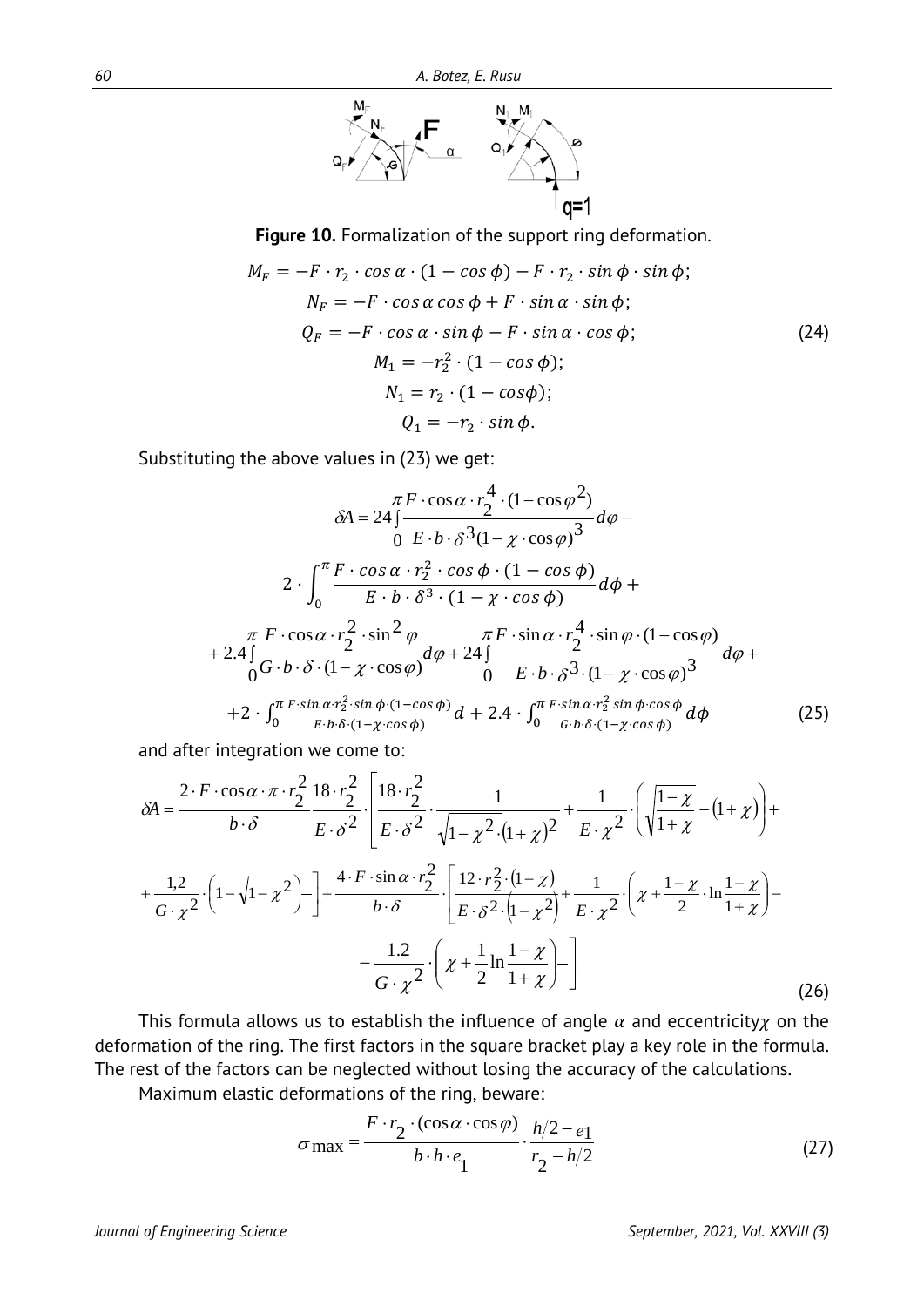where  $e_1$  is the eccentricity of the neutral line:

$$
e_1 = h^2/12 \cdot r_2
$$

Then:

$$
\sigma_{\text{max}} = \frac{2 \cdot F \cdot r_2}{b} \cdot \frac{\cos \alpha - \cos \varphi}{\delta^2 \cdot (1 - \chi \cdot \cos \varphi)^2} \cdot \frac{6 \cdot r_2 \cdot (1 - \chi \cdot \cos \varphi)}{2 \cdot r - \delta \cdot (1 - \chi \cdot \cos \varphi)}
$$
(28)

The given formula suppose the knowledge of the angle  $\phi$ , which depends on the angle  $\alpha$  and the eccentricity  $\gamma$ .

If  $\alpha$  and  $\chi$  are known, the place of the dangerous section is calculated by studying the extremes of the function:

$$
\frac{d \sigma_{\text{max}}}{d \varphi} = \frac{2 \cdot F \cdot r_2}{b \cdot \delta^2} \cdot \sin \varphi \cdot \left[ \frac{(1 - \chi \cdot \cos \varphi) - 2 \cdot \chi \cdot (\cos \alpha - \cos \varphi)}{(1 - \chi \cdot \cos \varphi)^3} \cdot \frac{6 \cdot r_2 - \delta \cdot (1 - \chi \cdot \cos \varphi)}{2 \cdot r - \delta \cdot (1 - \chi \cdot \cos \varphi)} + \frac{\cos \alpha - \cos \varphi}{(1 - \chi \cdot \cos \varphi)^2} \cdot \frac{4 \cdot r_2 \cdot \delta \cdot \chi}{(2 \cdot r - \delta \cdot (1 - \chi \cdot \cos \varphi))^2} \right] = 0
$$
\n(29)

This equality can take place for *sinφ=0* or when the value of thesquare paranthesis is equal to zero. n the first case, the dangerous section is located opposite the ring cut (φ=*1800* ) and correponds to equality to zero of ɑ and χ.

In the second case, the place of the dangerous section is found by solving the transcendental equation (in square brackets), equaling it with zero.

Thus the algorithm for studying the dependence of the ring deformation on the angle ɑ and the eccentricity χ contains three stages:

1. Determining the angle  $\phi$  having  $\alpha$  and  $\chi$  known;

2. Calculation of the maximum allowable force required for the deformation of the

ring, based on the condition  $\sigma$  max  $\langle [\sigma] \rangle$ .

3. Determination of the parameter  $δA$  by changing  $α$  and  $χ$ .

In order to automate the process of optimizing the dimensions of the rings and determining the optimal angle ɑ of actuation of the deformation forces, formulas 26, 28 and 29 were algorithmized, formula 29 being calculated by Ribacov's iteration method [13], because it is unsolvable mathematically.

The results of the calculations for the supporting rings with the parameters:

*r2*=24.3; *b*=1.5;  $δ=4.1$ ; [σ]=240Mpa; are presented in the Figures 11 and 12.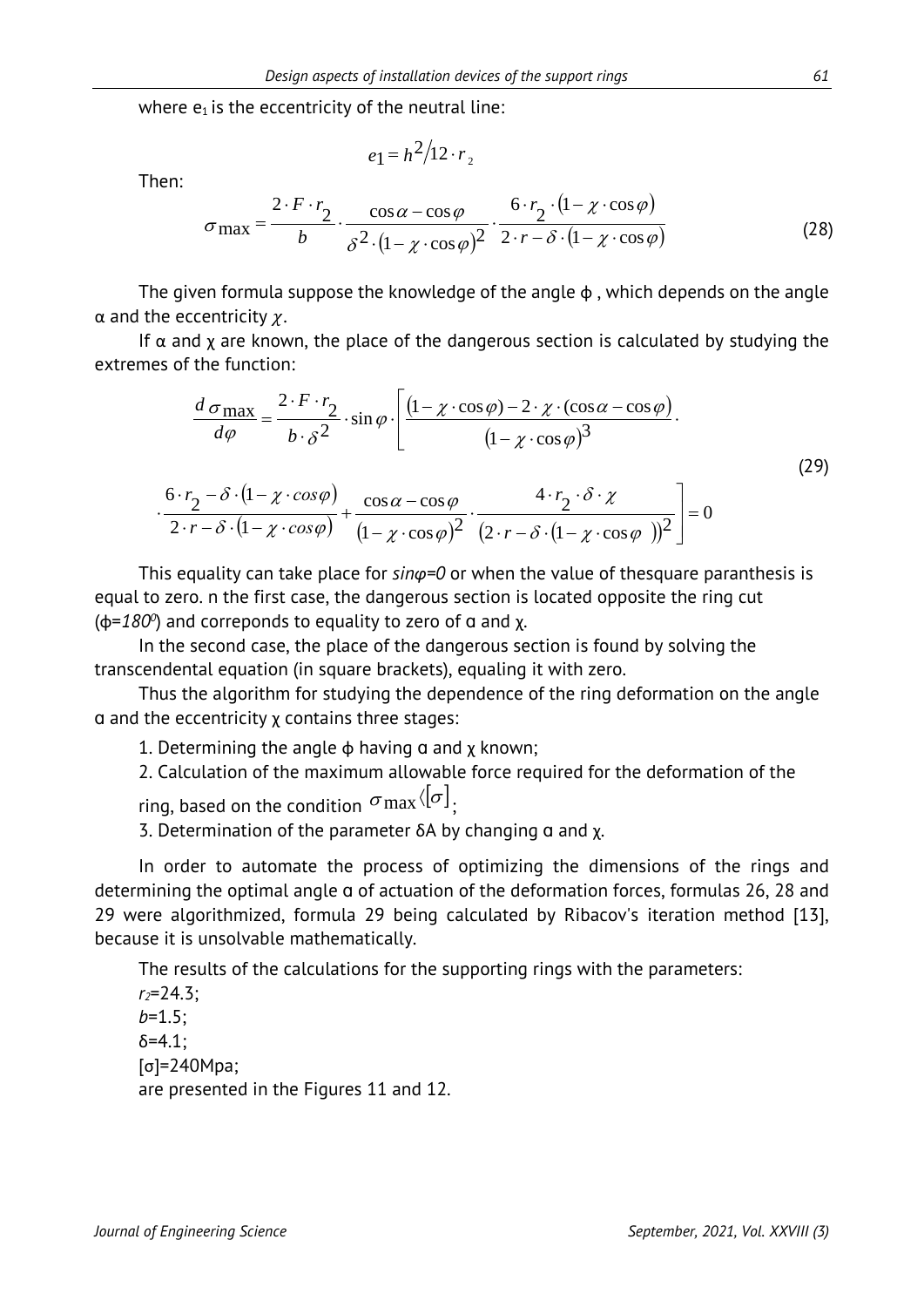

**Figure 11.** Dependence of the allowable deformation of the supporting ring  $\delta A$ (mm<sup>2</sup>) as a function of eccentricity  $\chi$  with forces applied at an angle  $\alpha = 0^\circ$ .





#### **Conclusions**

1) Eccentric rings create more pleasant conditions for deformation, due to the uneven location of the material in them;

2) The rings with the relative eccentricity 0.5, which was determined as optimal, possess an increased deformability by 20 ... 25% compared to those stipulated in the standards GOST 13942-83 and GOST 13943-86, which are executed with the relative eccentricity 0.2. ..0.3; 3) The tightening and unwinding processes of the rings are equivalent, the calculation

formulas in both cases are the same, only the deformation forces changing their sign;

4) When applying the deformation forces at an angle of 50 degrees, determined as optimal, the deformability of the eccentric rings increases by 25 ... 30% and of the concentric ones by about 20%;

5) The value of the optimal relative eccentricity is not influenced by the dimensions and the material of the rings, always remaining constant.